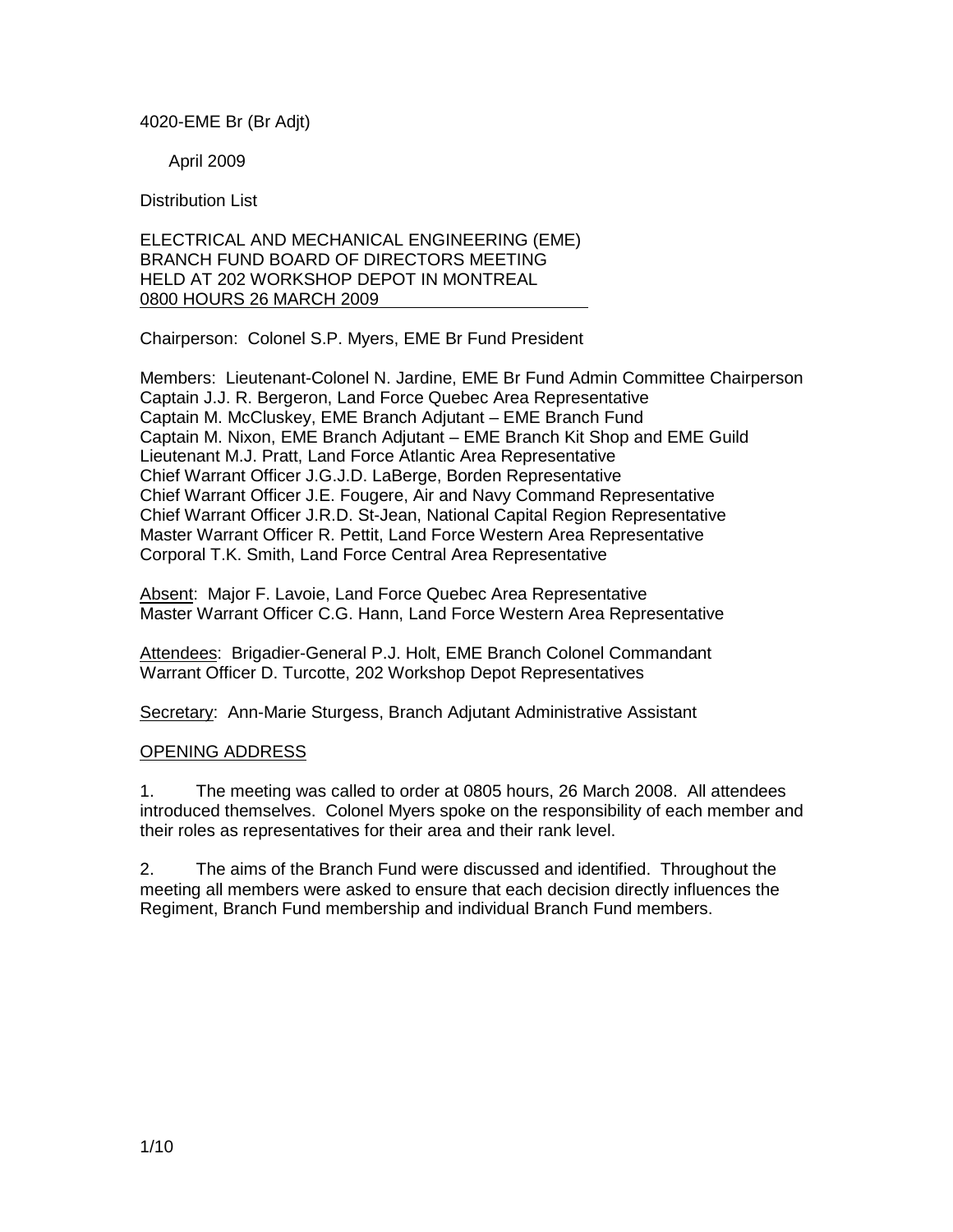# REVIEW OF PREVIOUS MINUTES ACTION BY

3. Para 3 – Donation. CWO St-Jean and donor have decided that the Flag will be framed. The CWO fund will fund the framing and engraving costs to make it ready for official donation to CFSEME at the meeting in August 2009.

 Action: Move item to Guild for presentation and ensure the Heritage Curator available to receive donation.

4. Para 8 – Review of Budget Amounts. Amend paragraph to read, "The Branch Fund will transfer \$3500 (\$2500 for the maintenance and upkeep and \$1000 for the building fund). The remaining \$4000 is identified for Scholarship and Bursary awards. These amounts should be considered for administration through the Guild."

5. Para 11 – Communiqué. There is confusion about the different funds and what they do for whom. A communiqué will be sent out detailing all the funds around Bluebell time period. It will be placed on the website and in the Journal also. Admin Cmte

 Action: Admin Cmte to provide draft summary to Br Fund President who will produce a final draft.

6. Para 29 – Jiffy Jeeps. Currently there are two Jiffy Jeeps in operation. All discussion on this initiative will be moved to the Guild Agenda. MWO Pettit has a frame and needs a body. Move to Guild Agenda

| <b>President's Notes:</b> | The process to request the use of the |
|---------------------------|---------------------------------------|
|                           | Jiffy Jeep will be coordinated by the |
|                           | EME Branch CWO.                       |

Action: For Guild Agenda.

7. Para 34 – Constitutional Update. The format has now been changed into a bilingual format. The Admin Cmte proposed that this item be tabled for the next meeting for approval by the BOD.

> Action: A completed copy with all amendments will be forwarded to the BOD members electronically no later than one (1) month prior to the next meeting.

8. Para 41 – ARV Painting. Further investigation into the ownership of the vehicle is needed. Home Station Heritage Team is investigating and will report at next meeting. Home Station Heritage Team

Action: Tabled until next meeting.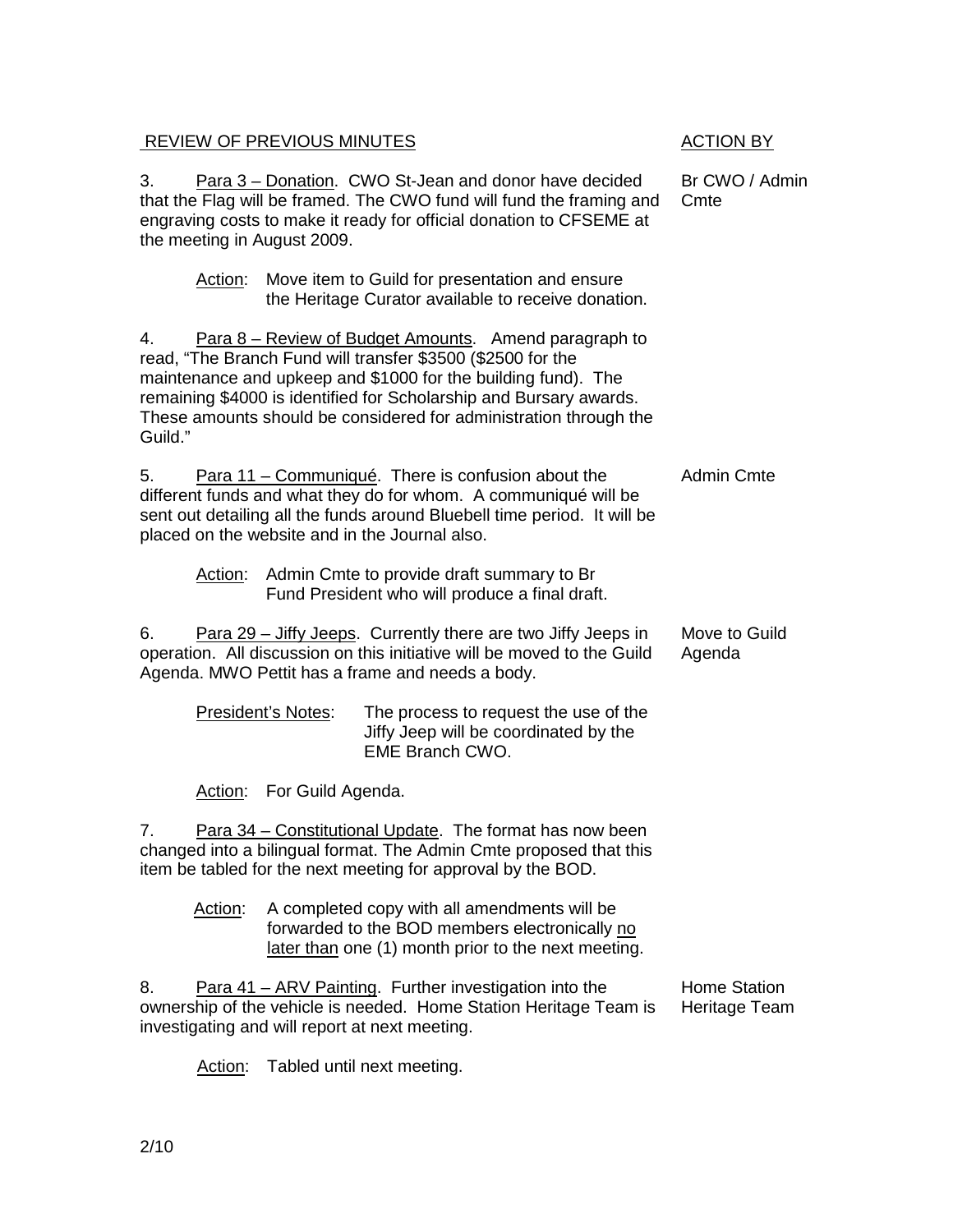# EME BRANCH FUND FINANCIAL

9. Income Statement. Membership and interest incomes have increased. Calendar Revenue is an area that requires follow up action. The Expenses were less than budgeted since \$200 was given as Hardship Grants vice the \$4000.00 budgeted.

10. Operational Account. All members agreed that a single operating account is not appropriate. The Account is to be split. Admin Cmte

Action: The Admin Committee conduct the following:

- a. Officers Fund Holdings. Set up a new account and transfer monies owed and current GIC amounts;
- b. EME Heritage Holdings. All monies indentified as Heritage will be moved into the EME Guild account. Amounts will be discussed at the EME Guild Trustee meeting; and
- c. EME Kit Shop Holdings. All monies and cashable GIC amounts be moved into the EME Kit Shop account. These amounts will be reported at the next BOD meeting and will be separate from the Branch Fund Account.

11. GICs. There are a number of GICs that have become Cashable which earn significantly less interest. The BOD agreed that this item will considered at the end of the meeting so that all expenses are presented before an investment strategy is approved.

12. Budget 2009. A new budget was presented. The BOD agrees that this item will be moved to the end of the day so that all expenses can be considered before approval

#### BENEVOLENT LOANS

- 13. There are currently two outstanding loans:
	- a. Loan 1 Cpl from Quebec. Member is undergoing bankruptcy action. We are listed as one of his creditors and are awaiting final outcome; and Admin Cmte
	- Action: This item will be monitored by the Admin Cmte and reported when changes occur.
	- b. Loan 2 Cpl from Borden. Member released in March 2001. The member's outstanding balance is \$270.00. The Admin Cmte tried to contact the member by phone with no response. The address on Admin Cmte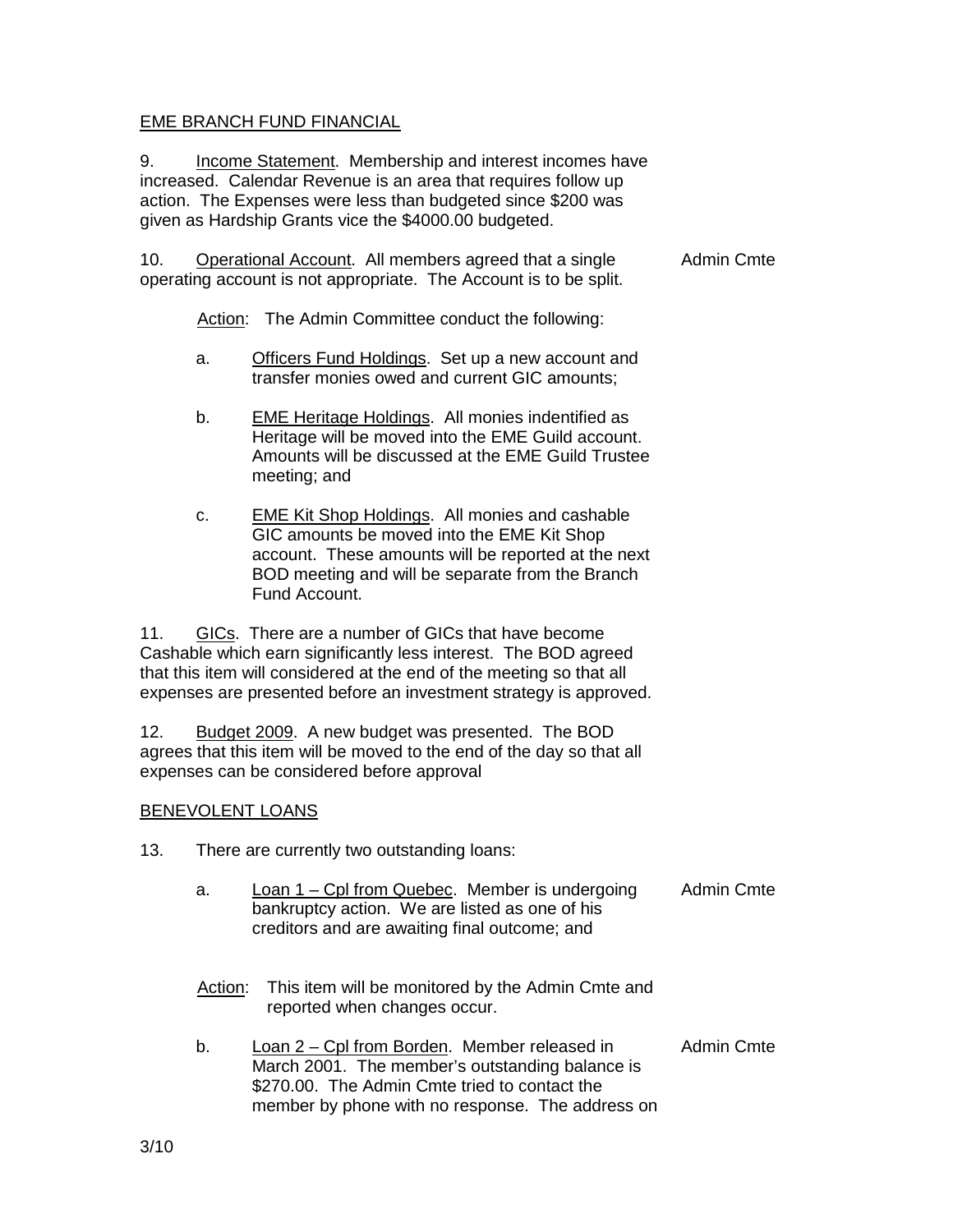file can not be confirmed. It was recommended write off action be taken to clear this from the accounting system. All BOD members agreed to write off the outstanding \$270.00.

Action: The Admin Cmte will:

- a. ensure loan is cleared from Accounting system;
- b. ensure these files are tracked and a payment schedule adhered to; and
- c. investigate the NPF Guidelines for repayment before release.

# EME BRANCH KIT SHOP – BASEMENT KIT SHOP

14. Financial Statements. A quick review of the year 2008 balance sheet and income statement was provided. There are amounts outstanding to the Br Fund and CFSEME that will need to be investigated going back as far as 2006.

15. Accounts Receivable and Payable. These amounts are not current in the accounting system. It is not known where the errors occur. The Admin Cmte will update the files and present an accurate statement by the Aug 2009 meeting.

16. Hiring an Accountant. A motion was forwarded to hire an Accounting firm to perform an Account reconciliation of these books from Dec 2006. All BOD members agree to give the Admin Cmte up to \$3000.00 to complete the reconciliation. Admin Cmte

Action: A final report will be given at next meeting.

#### REMAINING STOCK

17. Sale Prices. Currently there is a total of \$23,428.00 in stock being held in the basement of CFSEME HQ. The Admin Cmte proposed that all items be sold at 30% off. The BOD agreed to a 50% price reduction. Items will be available for sale until 31 July. What to do with any unsold items will be discussed at the next meeting. Admin Cmte

 President's Notes: Admin Cmte to communicate ASAP to the Branch to enable all to participate.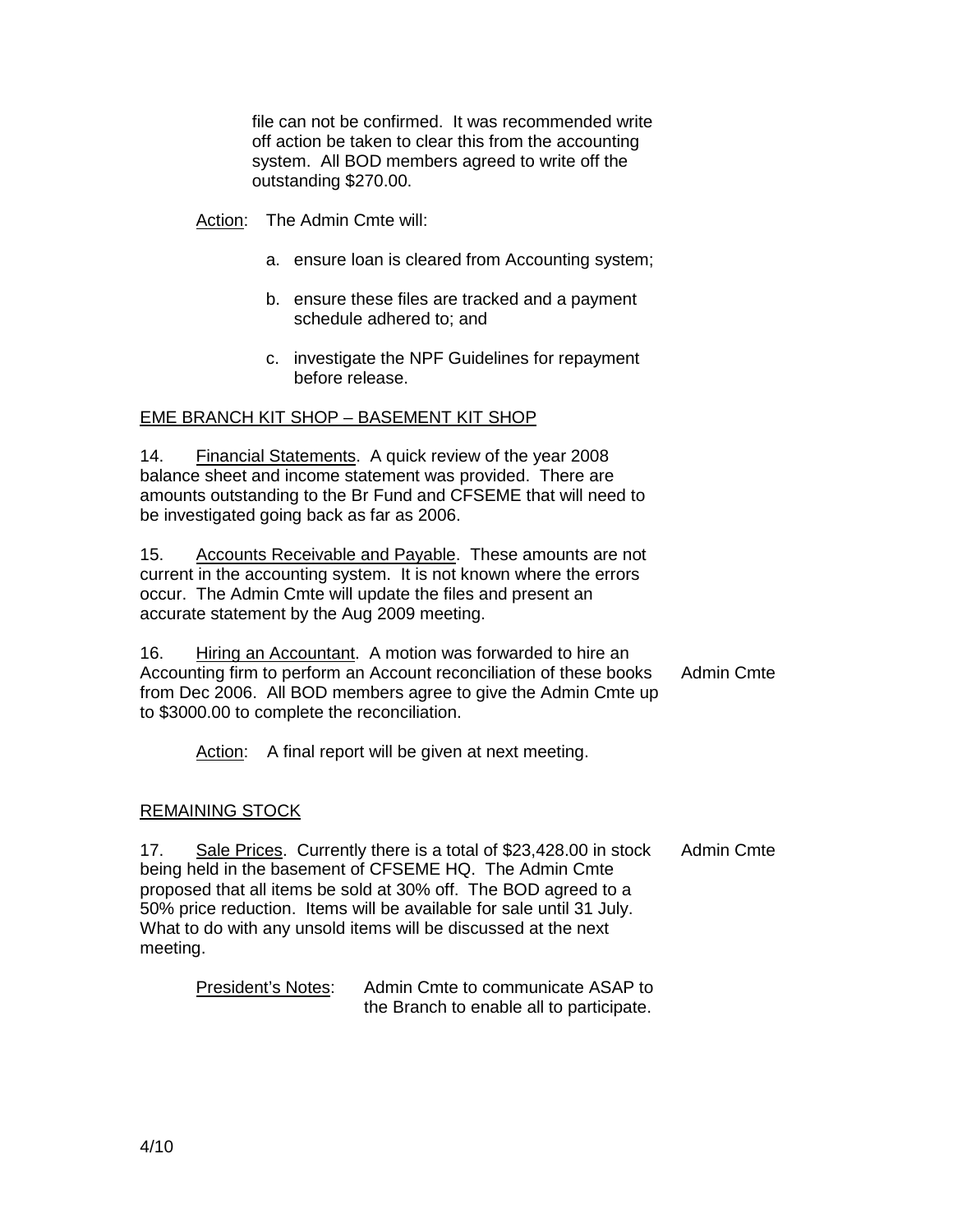Action: The Admin Cmte to provide:

- a. a list of unsold items as of 31 Jul; and
- b. ideas for disbursement.

18. Un-Numbered Prints. The Admin Cmdt Chair asked that the set of 4 trade specific prints be given to the three top students on each graduating class. BOD approved. Admin Cmte

19. Mess Kits On Consignment. There are currently 8 persons whose Mess Kits or pieces of are still being held by the EME Branch Kit Shop. The Branch Admin Assistant has attempted to contact the consignors. Admin Cmte

 Action: The outstanding names will be forwarded to the Branch Chief and Col Cmdt to investigate and report at next meeting.

### GREAT CANADIAN KIT SHOP – KIT SHOP VENDOR

#### Closure of Retail Outlet

20. The Vendor would like to renegotiate his contract and close the existing retail store at CFSEME Regt Coy as this location is losing money. Admin Cmte

21. BOD members and others that have visited the retail outlet confirm that the outlet is not properly stocked with EME accoutrements.

> Action: The Admin Cmte will speak to the Vendor about proper stock levels.

22. Quality and quantity deficiencies of EME items were discussed. The quality of the cap badge produced was questioned.

23. The Admin Cmte was not aware of these quality issues. All members are asked to forward complaints or comments to the Br Adjt office for the Admin Cmte to action.

Admin Note: Admin Cmte to discuss with vendor. Admin Cmte

24. The BOD agreed that if the retail outlet is to close a new contract will be negotiated. Approval to start negotiation with GCKS is given the Admin Cmte to include but not limited to: Admin Cmte

- a. operate web-based service only;
- b. quality control;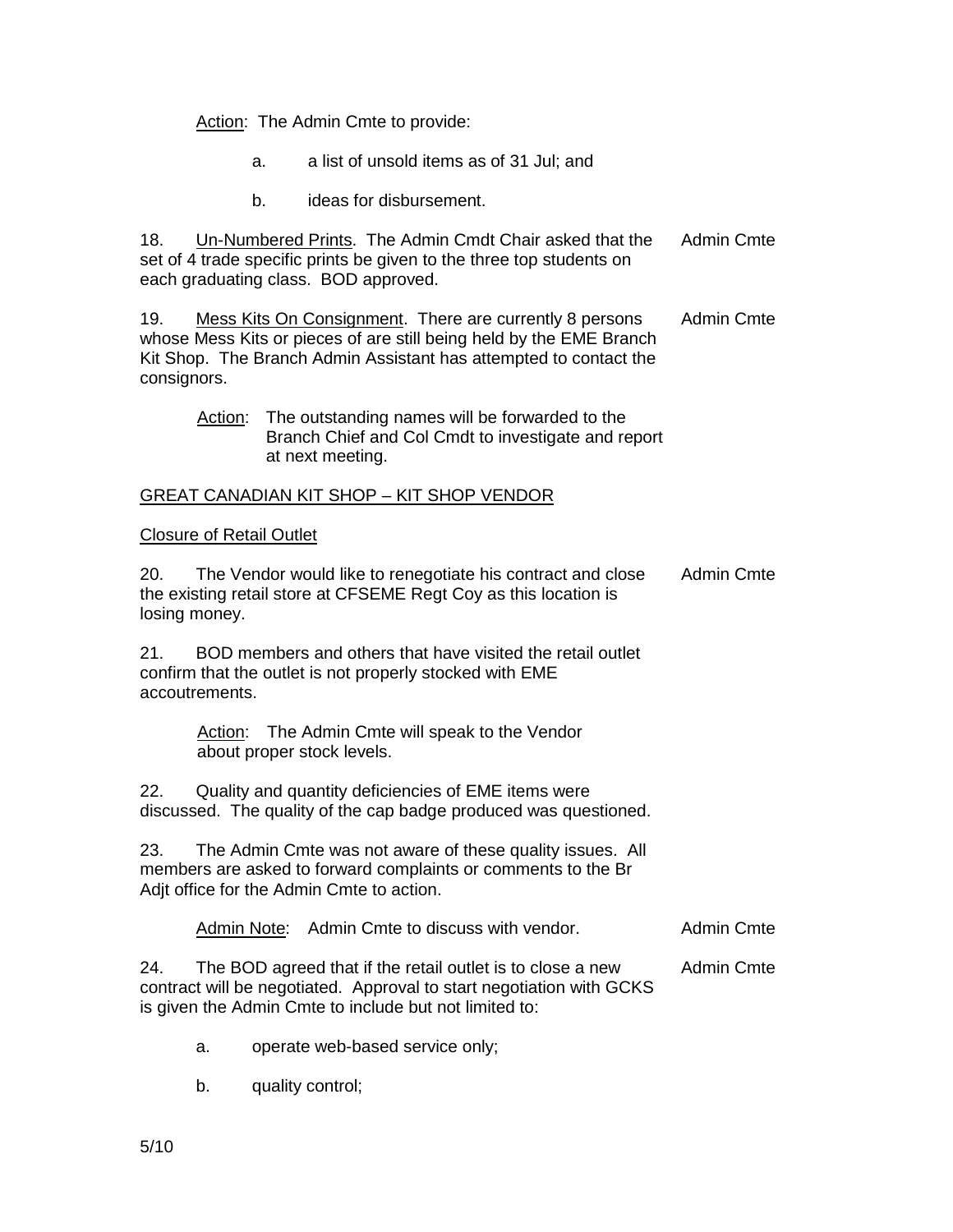- c. 90 days refund;
- d. minimum stock on accoutrement;
- e. display cases free of charge for large bases;
- f. shipping costs;
- g. franchise fees payable to the Branch;
- h. resolution of the quality issue of EME accoutrements.

25. The BOD did not grant the request to close the retail outlet. The outlet will remain open until a new contact is approved by the BOD. This will be discussed at next meeting.

| Action: | The Admin Cmte is to consider               | Admin Cmte |
|---------|---------------------------------------------|------------|
|         | suppliers for presentation at next meeting. |            |

# BURSARIES AND SCHOLARSHIPS AWARDS

26. The Admin Cmte believes the application process is excessive. It is proposed that the application form be eliminated. Admin Cmte

27. The applicant will provide a letter of acceptance from an accredited establishment and an introduction letter. The introduction letter will be no more than 500 words and discuss the following:

- a. who the applicant is;
- b. why an EME Scholarship; and
- c. what the award will be used for;
- d. future goals.
- Action: Admin Cmte will prepare new application form and marking scheme for BOD members to review and agree upon.

28. Rename Initiative. It was proposed that the initiative will no longer be called "EME Branch Bursary and Scholarship Awards" but will be now named the "EME Educational Grant". Admin Cmte

Action: The Admin Cmte will:

a. update constitution; and

b. confirm legal implications of term "grant" (prior to formal name change) .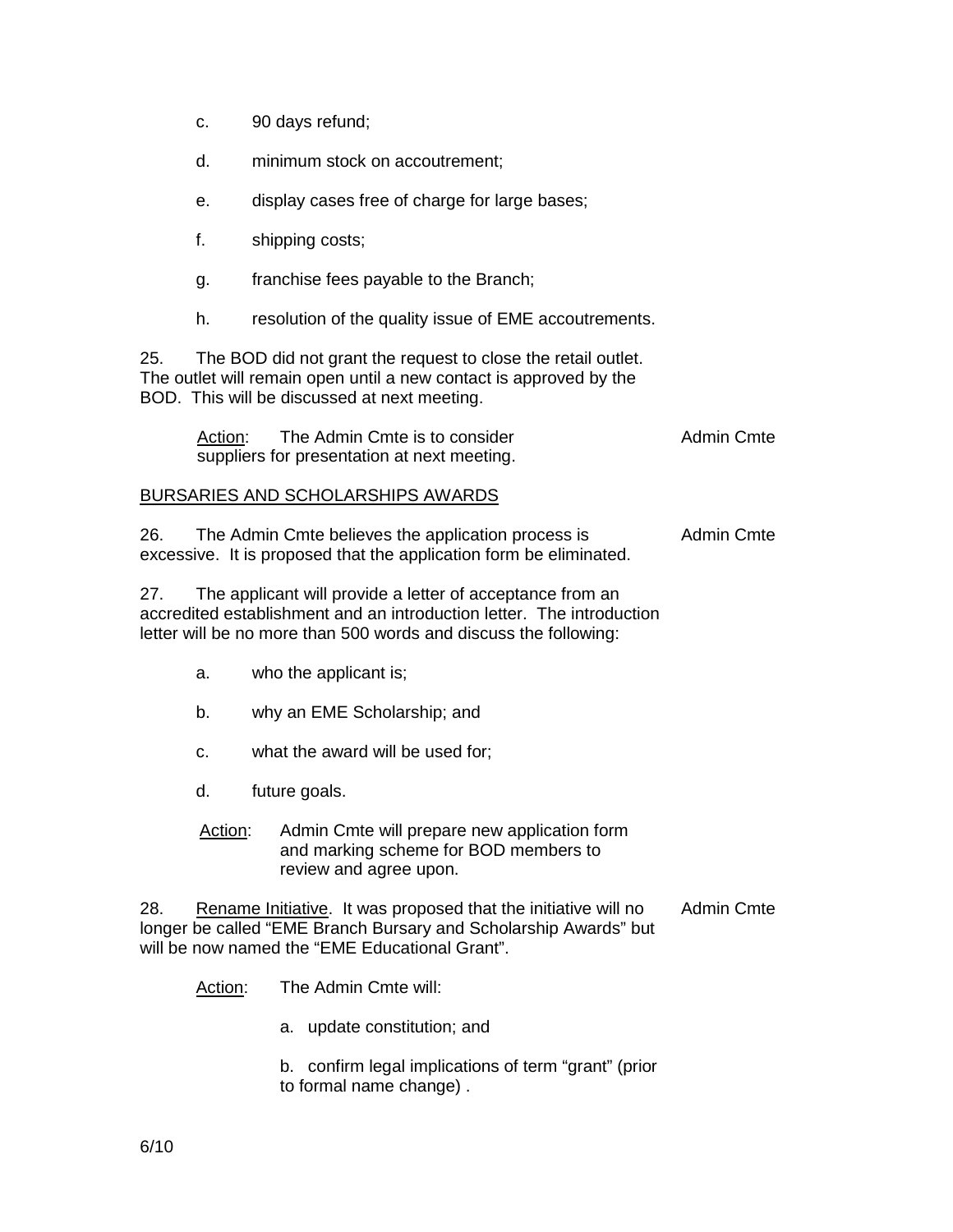29. LFCA rep proposed an increase of the award to \$1000 vice \$750. The BOD agreed upon increasing the number of awards to 10 in the amount of \$750. The Constitution will not include the number of awards to be given. Admin Cmte

Action: The Admin Cmte will amend the constitution.

# EME Regimental Website

30. The template for the Website will be available at www.emegembranch.net early Apr 09. There will be a Branch Calendar and a Photo Gallery and other features.

31. Forum. A forum is not included in the current layout. The estimated cost to create a forum is \$600.00. The Admin Cmte and the Branch office are both unable to manage this initiative. This item will be considered at the next meeting. All Members

 Action: BOD members are to canvas their members and provide fredback at the next meeting.

32. Family, Extended Family. This initiative will identify all EME affiliates on a clickable map of Canada. A visitor would be able to select an affiliate and access their web site or information.

Action: This initiative will be funded.

33. Funding. Set up of the initial website was funded by DLEPS. Management and maintenance fees will be discussed and budgeted. The Br Advisor will check if funding is available through DLEPS. This item may be funded under the Guild. **Chairperson** 

# CALENDAR AND ANNIVERSARY PIN

34. Calendar. The EME Calendar is not being used by many members. It is purposed that a printable Calendar be made available on the Website and the production of the Calendar cease. All BOD members agreed. 2009 will be the last calendar produced. Admin Cmte

Action: Admin Cmte to implement website initiative.

| President's Note: Issue to be retabled at August Meeting to discuss | Tabled |
|---------------------------------------------------------------------|--------|
| impact on retired Fund Lifetime Members. Br                         |        |
| CWO to discuss concerns received.                                   |        |

35. Pin. The Anniversary Pin will remain in production.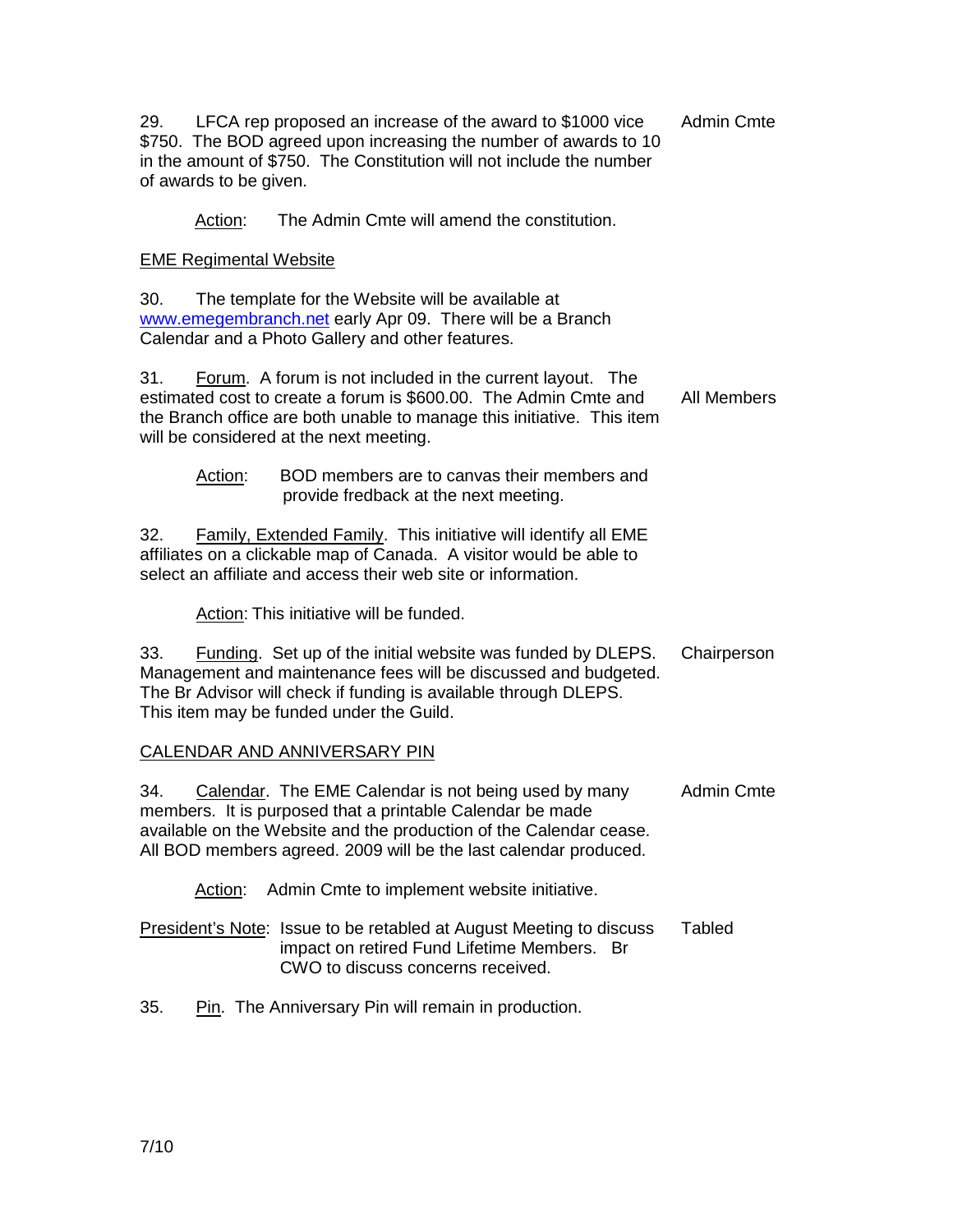### MEMORIAL SPONSORSHIP

36. A proposal to implement a Memorial sponsorship in the name of the late Colonel Karen Ritchie was presented. She was a large contributor to the LFCA bonspiel and sponsored a Craftsmen team for the last 10 years. It is proposed that a memorial sponsorship be initiated under all the EME sanctioned sport activities.

37. All members like the idea of the sponsoring of a team but not in memoriam of a person. It was decided instead that the EME Branch Fund will sponsor a Craftsman or Second Lieutenant team for each activity. This initiative will support : Admin Cmte

- a. the same sport activities as the EME Branch Sports Award except for the National Hockey;
- b. up to a max of \$200.00 per activity; and
- c. will begin in Budget year 2010.
- Action: The Admin Cmte will update constitutional and year 2010 Budget accordingly.

Admin Note: Br CWO to discuss

# ROUND TABLE

#### AIR COM Rep – CWO Fougerre

| 38.<br><b>Anniversary Pins.</b> When pins are distributed, lists may be | Br Adit |
|-------------------------------------------------------------------------|---------|
| outdated and people may have moved. Pins will be distributed in         |         |
| Jan before posting season.                                              |         |

39. Lack of Accoutrements. Members indicate there is a lack of EME Accoutrements available through supply specifically cloth cap badges and collar dogs. Members are asked to bring their issues through their chains of command to the Branch CWO. All members

#### Secretarial Note: Cmdt CFSEME to address issues of quality and quantity directly with Mr Peckover of GCKS in an effort to resolve and will report progress at next meeting.

#### LFWA Rep – MWO Pettit

40. LFWA Golf. 2009 Golf Tournament will be held 11 – 13 June.

| 41. | Remembering our Troops. It is proposed that the Branch          |             |
|-----|-----------------------------------------------------------------|-------------|
|     | forward Christmas cards to all members who are overseas on tour | Chairperson |
|     | over Christmas. Col Myers will investigate this initiative.     |             |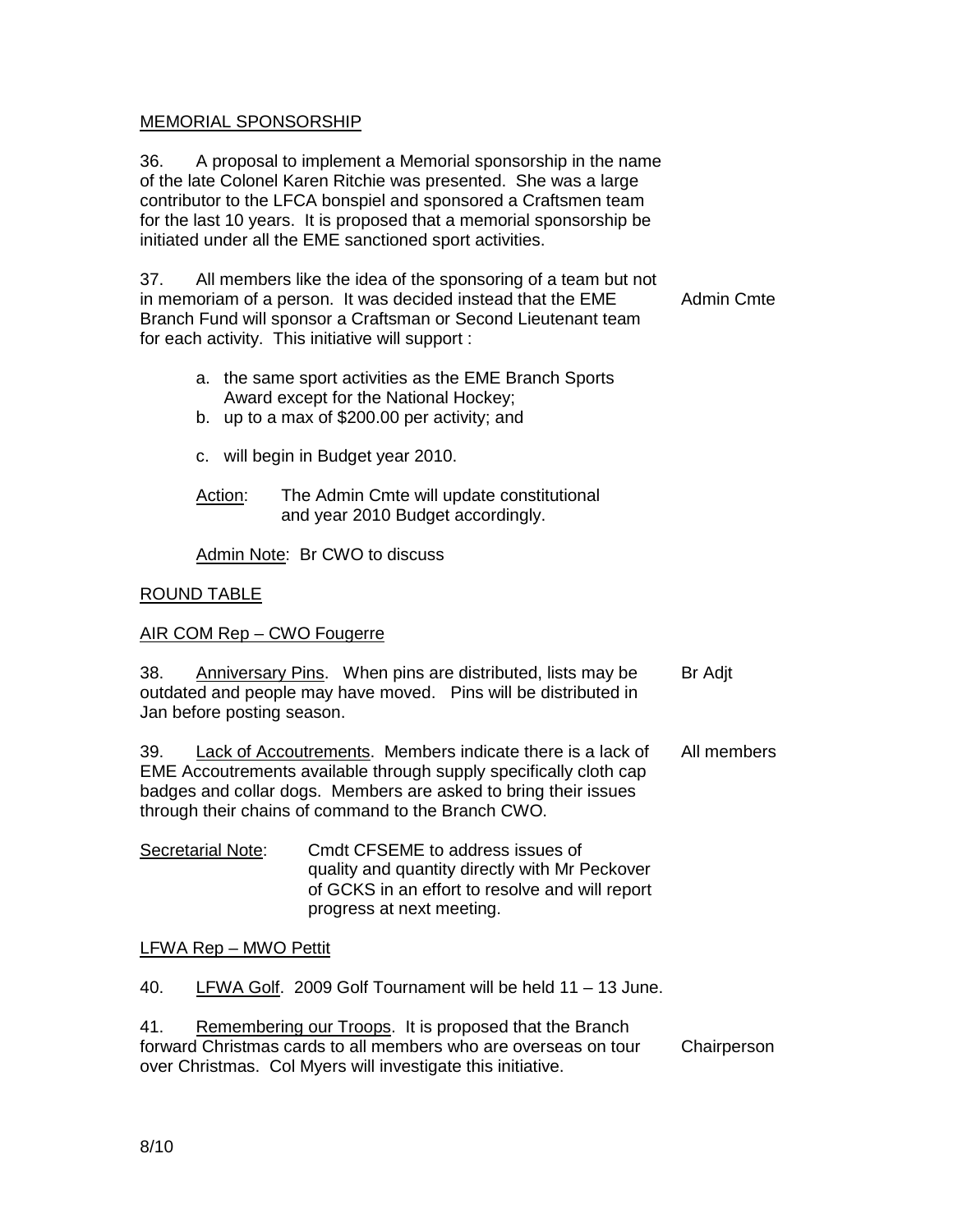### Chairperson – Col Myers

42. EME Journal. Feedback is needed about the Journal, specifically what do the soldiers want to see and is it being used correctly to distribute our Regimental message. All Members

 Action: All members asked to canvass their area and report at the next meeting.

43. EME Regimental Commander Coin. A Regimental Commander Coin proposal will be presented at the next meeting. The coin is to recognize a soldier in front of his/her peers at an official presentation by the Brand Advisor. **Chairperson** 

Action: Tabled for next meeting.

44. Budget 2009. The 2009 Budget was amended and approved as follows: Br Adjt

- a. remove bursary and scholarship awards;
- b. remove EME Calendar revenue for year 2010 (but Admin Cmte to seek revenue owed for past issues);
- c. remove all expenses for EME Calendar;
- d. insert EME Educational Grants in the amount of \$7500.00; and
- e. insert Regiment Sponsorship in the amount of \$1400.00 for year 2010 budget.

45. GICs. The Board has agreed that some of the money will remain available in cashable/liquid state for Budgetary items. The Admin Cmte is to invest the following and report status at every meeting: Admin Cmte

- a. purchase 4 fixed/locked GICs in the amount \$20K each to come due consecutively in 2011, 2012, 2013, 2014; and
- b. leave the remaining balance in cashable GIC.

46. Next Meeting. The next meeting will be held 12 August 2009 at CFSEME Borden. Br Adjt